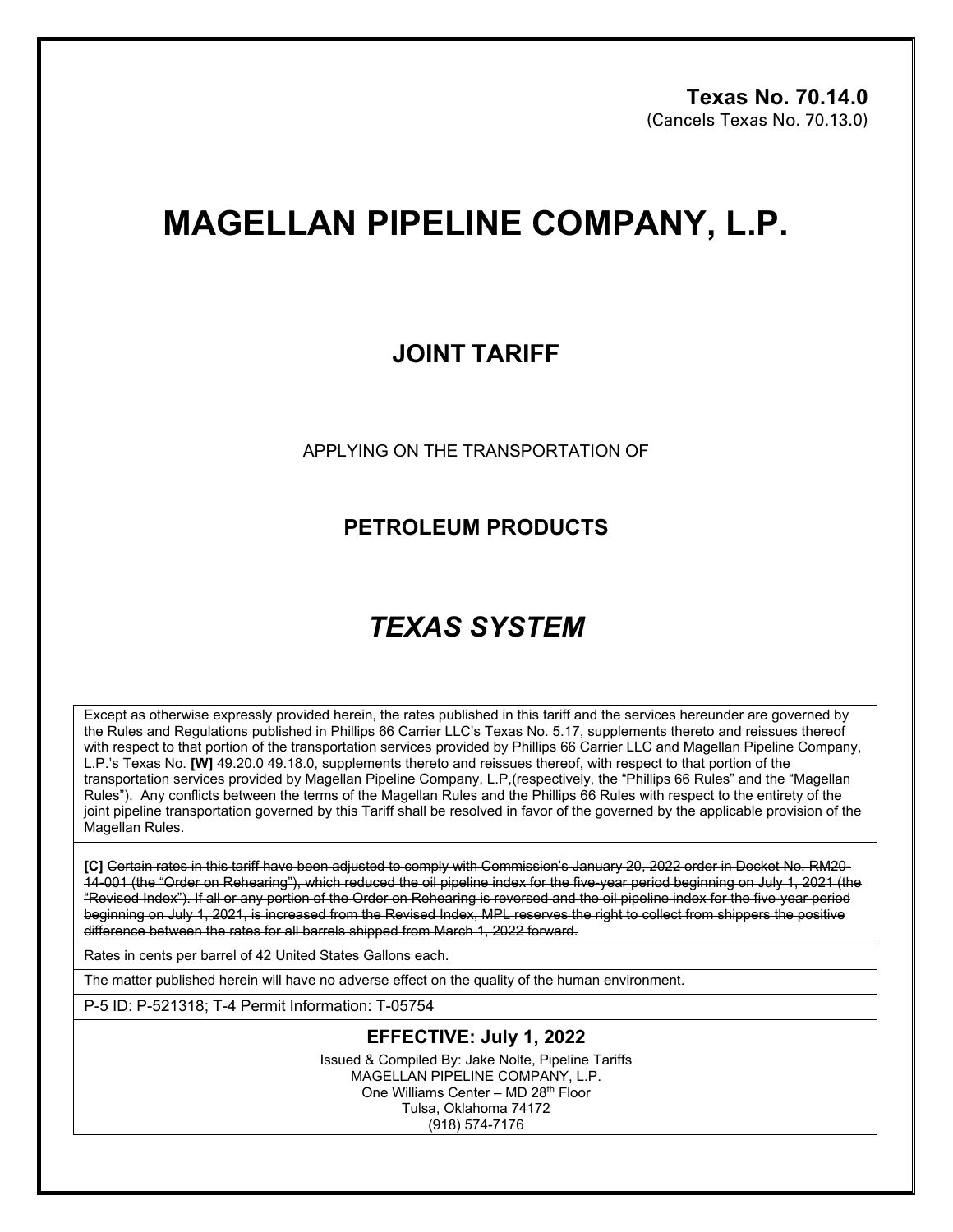### **JOINT RATES**

**[I]** Increase. All rates are increased. Rates are for pipeline transportation only.

#### **(Rates in Cents per Barrel)**

| Item<br>No. | <b>FROM</b><br>(Origin)                                                                                | <b>TO</b><br>(Destination)                                              | Uncommitted<br><b>Shipper Rates</b> | <b>Committed Shipper Rates</b><br>[Note 1] |                           |
|-------------|--------------------------------------------------------------------------------------------------------|-------------------------------------------------------------------------|-------------------------------------|--------------------------------------------|---------------------------|
|             |                                                                                                        |                                                                         |                                     | Tier 2 Rates<br>15-25 MBPD                 | Tier 3 Rates<br>5-15 MBPD |
| 100         | Pasadena, TX<br>(Phillips 66 Pipeline<br>LLC, Pasadena, TX<br>and/or<br>Kinder Morgan<br>Pasadena, TX) | MPL Galena Park Jct.,<br>(Holland Ave Jct.) [Note 2]<br>(Harris County) | 30.97                               | 33.90                                      | 36.31                     |
|             |                                                                                                        | Dallas,<br>(Dallas County)                                              | 236.13                              | 239.06                                     | 241.47                    |
|             |                                                                                                        | East Houston - Magellan,<br>(Harris County)                             | 64.65                               | 67.58                                      | 69.99                     |
|             |                                                                                                        | El Paso-MPL,<br>(El Paso County)                                        | 494.06                              | 496.99                                     | 499.40                    |
|             |                                                                                                        | Frost,<br>(Navarro County)                                              | 225.05                              | 227.98                                     | 230.39                    |
|             |                                                                                                        | Midland,<br>(Midland County)                                            | 475.94                              | 478.87                                     | 481.28                    |
|             |                                                                                                        | Odessa,<br>(Ector County)                                               | 475.94                              | 478.87                                     | 481.28                    |
|             |                                                                                                        | Tye (Abilene),<br>(Taylor County)                                       | 475.94                              | 478.87                                     | 481.28                    |
|             |                                                                                                        | West Ft. Worth,<br>(Tarrant County)                                     | 237.17                              | 240.10                                     | 242.51                    |
|             |                                                                                                        | Hearne,<br>(Robertson County)                                           | 219.49                              | 222.42                                     | 224.83                    |
|             |                                                                                                        | Reagan,<br>(Falls County)                                               | 234.20                              | 237.13                                     | 239.54                    |
|             |                                                                                                        | Waco,<br>(McLennan County)                                              | 221.82                              | 224.75                                     | 227.16                    |